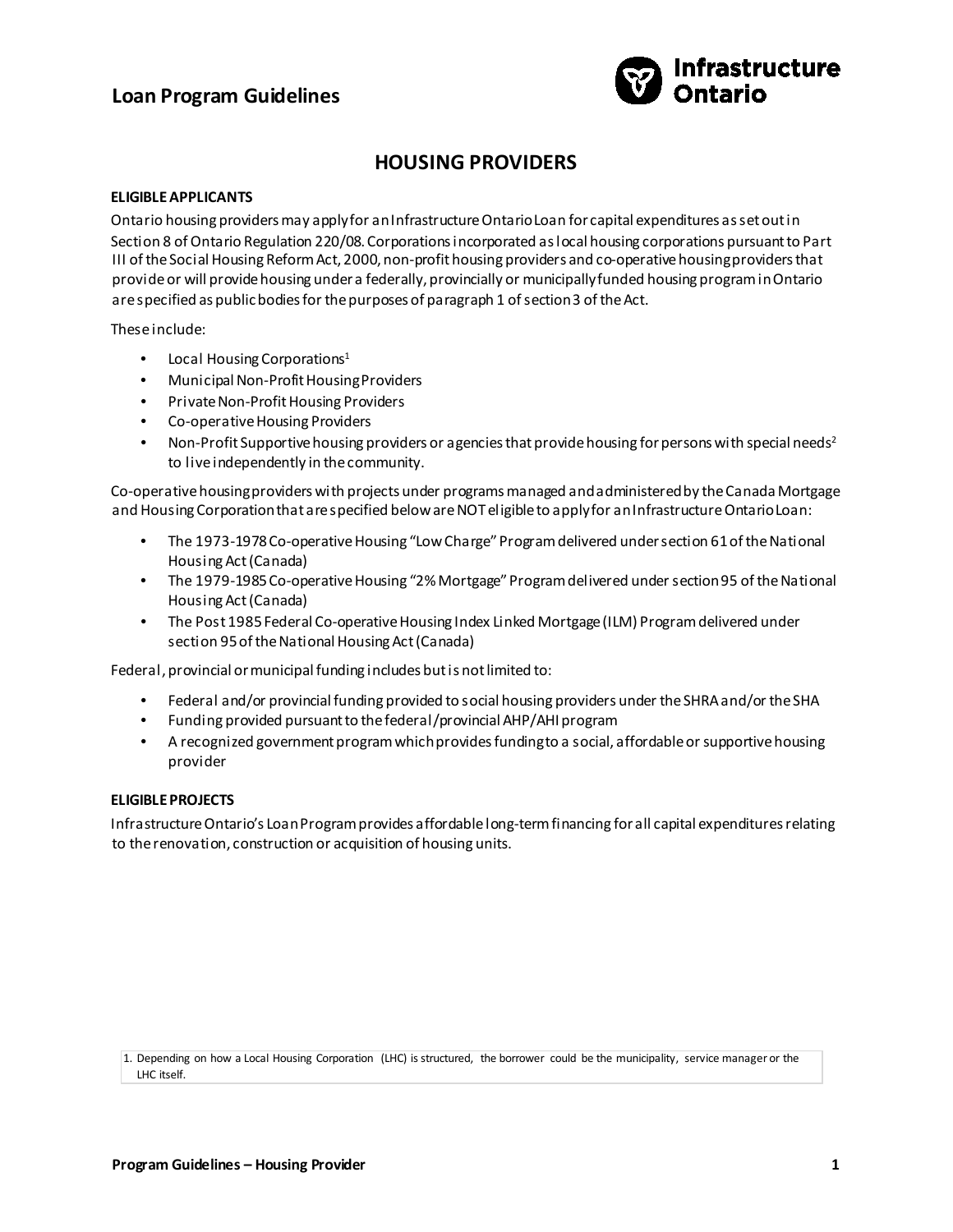

2. Special needs includes those individuals with developmental disabilities, victims of family violence, the physically disabled, frail/elderly, and those with acquired brain injuries, HIV/AIDS, mental health, and addiction needs.

#### **ONLINE APPLICATION PROCESS**

- Register for a username and password by contacting an Infrastructure Ontario Loan Officer at 1-800- 230-0937.
- The following documents will need to be provided to Infrastructure Ontario to obtain a username and password:
	- Articles of Incorporation/Letters Patent showing that the corporation is incorporated as a local housing corporation pursuant to Part III of the Social Housing Reform Act, 2000 or a Non-Profit Housing Provider and/or Co-operative Housing Providers that provides or will provide housing under a federally, provincially or municipally funded housing program in Ontario
	- If applicable, documentation from the Service Manager that they support the project and the required Ministerial consent has been given by MMAH
	- Copies of all documents/agreements confirming that a government ministry, agency and/or municipality is providing or will provide funding under a housing program in Ontario to the potential borrower.
	- Description of the intended use of the InfrastructureOntario financing which must be for infrastructure purposes, if available
- A user name and password will be e-mailed after Infrastructure Ontario has verified the registration information. All applicable forms and templates are available within the Webloans application.
- Complete an online application form
- Submit application

#### **TERMS AND RATES**

Clients may select repayment terms of 5 to 25 years subject to the following guidelines:

- Term of the loan (repayment period) cannot exceed the life of the asset or capital project,
- The term of the loan (repayment period) should not exceed the term of the Federal Operating Agreement, or
- The term of the loan (repayment period) should not exceed the term stipulated in the Social Housing Reform Act, 2000.

Alternative, or longer, repayment terms maybe considered on a case-by-case basis.

The loan interest rate varies with the term of the loan (i.e. a 10 year loan term would have a different rate than a 25 year loan) and with loan type (serial versus amortizing loan).

Borrowers can access our lending rates by contacting their Relationship Manager who will provide an indicative rate, as well as answer any financing questions. Loan applications are subject to pricing based on the borrower's market sector.

On a case-by-case basis, Infrastructure Ontario may consider offering borrowers long-term fixed rate financing with terms shorter than the loan amortization period. This is offered solely at Infrastructure Ontario's discretion.

Infrastructure Ontario reserves the right to withdraw applications if they become inactive for more than one year after the date of submission.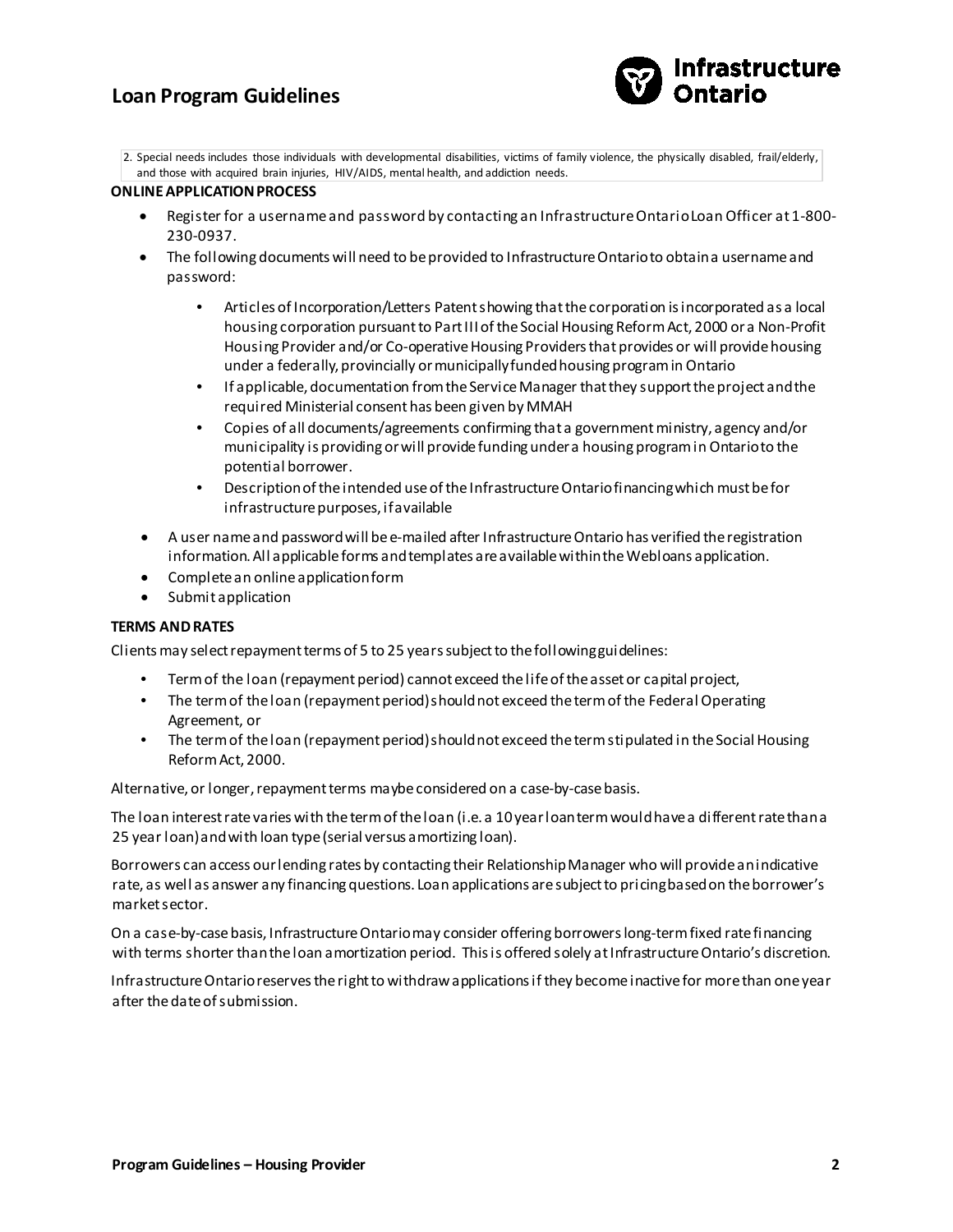

### **LEGAL AND CREDIT REVIEW**

Once the application is complete and has been submitted, Infrastructure Ontario will undertake a legal and credit review. Infrastructure Ontario relies on data obtained from financial statements and other materials provided as part of the application process to complete the reviews.

A legal review is conducted to ensure that the borrower has the requisite authority to borrow from Infrastructure Ontario. Any pending, existing or threatening litigation that may impair the borrower's ability to meet its debt obligations is also reviewed.

A credit review assesses each borrower's ability to repay the loan from available and/or projected sources of cash flow. A project management review, as part of the credit review, will assess the adequacy of the project budget and contingencies, competency of the project manager and the applicant's ability to complete the project on budget. Where applicable, CMHC Insurance may be required as a condition of loan application approval.

A credit review assesses each borrower's ability to repay the loan. More specifically, the Borrower will need to provide a business case which addresses risks under the following headings:

- Project construction
- Past and future financial performance
- Management and governance
- Sustainability of the business model
- Legal structure and security
- Other encumbrances and environmental risks

Once the reviews are complete and approved, applicants will be notified.

#### **FINANCING AGREEMENT**

After the Legal and Credit review have been completed, a Financing Agreement will be drafted by Infrastructure Ontario for review and execution by both parties.

After the Financing Agreement has been executed and expenditures have been incurred, a short-term advance may be requested. Or, if the project is substantially complete, clients may wish to begin the long-term financing process. Amounts taken as short-term advances are typically converted to a long-term promissory note upon completion of the project.

#### **TYPES OF FINANCING**

#### *Long-Term Financing*

The client shall issue a long-term promissory note to Infrastructure Ontario for up to the approved amount of the loan as per the Financing Agreement on an agreed upon date. The promissory note specifies when principal and interest payments are due. The interest rate is fixed for the committed term of the loan. Long-term financing conversions will close on the 1st and 15th of every month.

Infrastructure Ontario offers both amortizing and serial long-term financing options to clients. With amortizing promissory notes, borrowers pay equal amounts of blended principal and interest on each payment date. Alternately, with serial promissory notes, borrowers pay equal amounts of principal on each payment date and interest is calculated on thedeclining balance.